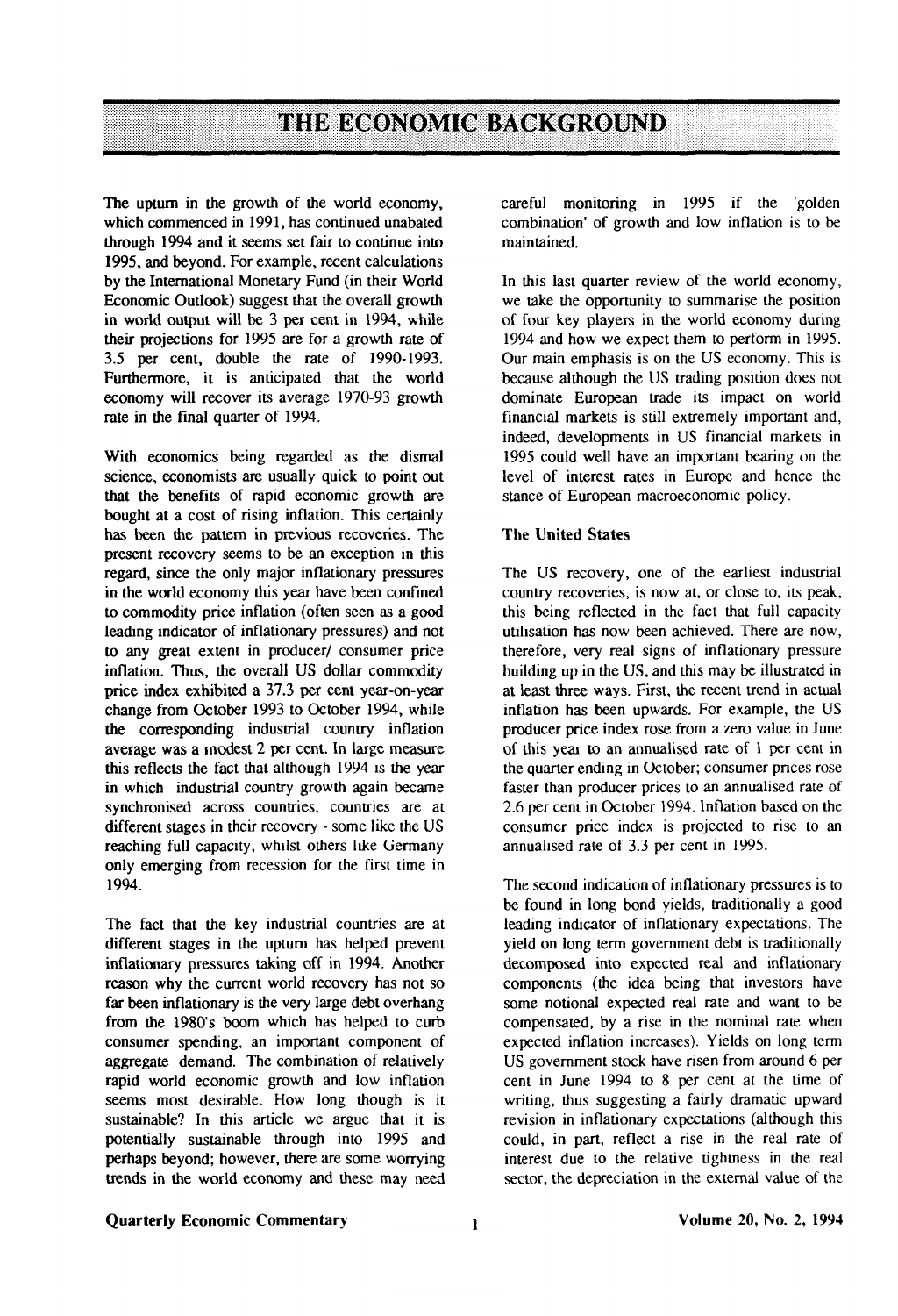US dollar during the period suggests otherwise). Subtracting the actual inflation rate from the long bond yield suggests a real rate of interest of 5.4 per cent which is too high by historical standards (it should be around 2 to 3 per cent) and this therefore indicates that it is the expected inflation rate that has risen; indeed, the fall in the external value of the dollar is consistent with this.

A further indicator of potentially higher US inflation may be gleaned from the US fiscal position. Although the US authorities have had some success in reducing the fiscal deficit over the last couple of years, the recent successes that the Republicans have scored in the mid-term elections may result in tax cuts and this, combined with a reluctance to cut government spending, could well result in a budgetary blow-out (prior to these elections the International Monetary Fund, in its World Economic Outlook, had already advocated further controlled reductions in the government debt-GDP ratio). This may therefore be a portent of further inflation with the uncertainty associated with this. An increased fiscal deficit may also further exacerbate the already large US trade deficit which has been one of the key problem areas for the world economy. To the extent that the trade deficit does worsen in the future this will have further important inflationary ramifications for the world economy as the other OECD and, indeed far eastern suppliers, start to reach binding supply constraints.

Given the pivotal role the US plays in the world economy, the upward revision of inflationary expectations, and the interest rate increases associated with it, is worrisome for at least two reasons. First, there is the traditional expenditure reducing effects of higher interest rates which may trip the US economy into recession mode, with the consequences this may have for world trade. Second, an upward revision of the inflation rate imparts increased uncertainty into international financial markets. This is revealed, in particular, by the cat-and-mouse game played by the Federal Reserve in attempting to keep a lid on inflation, and inflationary expectations, and the consequences this has had for world bond and stock markets. Thus the rise in the Fed Funds rate in November resulted in a sharp fall in the US stock market which was rapidly transmitted to other countries through the so-called contagion effect. Such sharp stock market adjustments do not impart a particularly confident air into the business environment and although this stock market correction reduced the bond/equity yield from 2.8 to 2.7 per cent it is still rather high on an historical basis, suggesting that a further

correction(s) is in the pipeline in the future (the normal range is 2.4 to 2.6 per cent). Whether short term US interest rates have now risen enough to dispel inflationary worries is doubtful.

Since continued rises in short interest rates seem to be expected by financial markets it is likely that US growth will moderate in 1995 to around 2.5 per cent, from the predicted 3.75 per cent for the overall 1994 position.

#### Germany

The prediction of Germany's five wise men in 1993, that overall economic growth in 1994 would be zero, has been proved wrong since the country looks like producing a respectable 2.5 per cent growth rate for the current year; thus proving the rule that forecasting is an especially hazardous occupation! This growth led to a slight fall in the jobless total from 8.7 per cent of the work force at the beginning of the year to around 8.0 by October. The expected growth rate for German GDP in 1995 is around 2.7 per cent. The improved German economic growth performance has been generated by a combination of export-led growth, residential construction and stock building. The potential buoyancy of the German economy for the coming year should help to attenuate the effect on world economic growth next year of any relative slowdown in the US economy.

Much of the improved real economic performance has been aided by the fairly dramatic easing of the stance of monetary policy, particularly at the turn of the year when the annualised rate of change of the M3 definition of the money supply was above 20 per cent, an unheard of increase for the recent past. The Bundesbank's clear commitment to achieving its monetary/ low inflation targets (the inflation target for 1995 is 2 per cent) means that short term interest rates have risen during the year and are unlikely to fall any further for the foreseeable future. The Bundesbank's tightening of monetary policy has resulted in the annualised growth of M3 to October being 6.9 per cent, which is only slightly outside the governments target range of 4 to 6 per cent. As the recovery gathers momentum next year, there may in fact be pressures to increase interest rates in much the same way as has occurred in the US.

Part of the German strategy of controlling inflation has been the control of the government deficit as a proportion of GDP, which has fallen to 2.5 per cent of GDP in 1994 and is expected to fall further in

#### Quarterly Economic Commentary Volume 20, No. 2, 1994